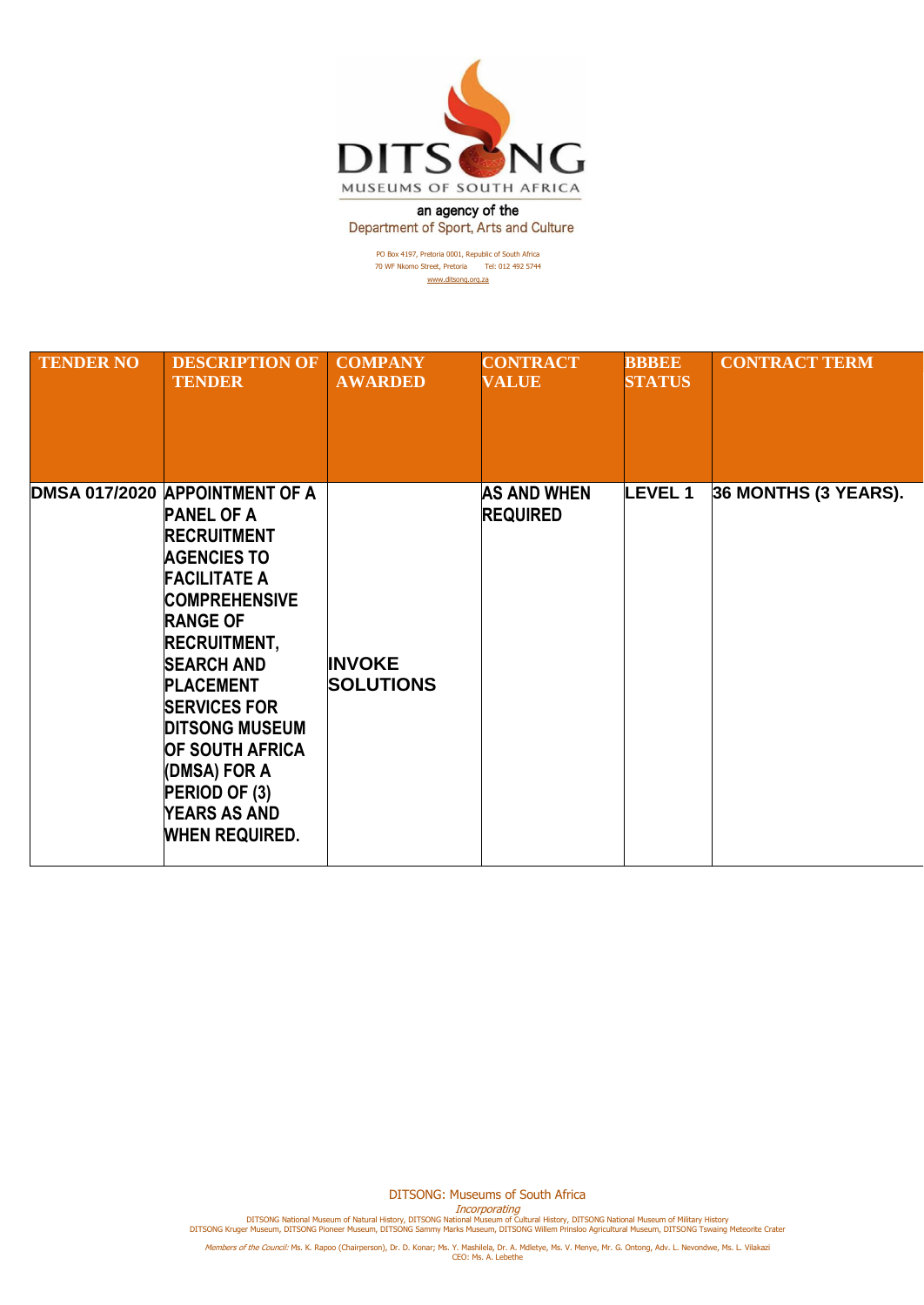| DMSA 017/2020 APPOINTMENT OF A<br><b>PANEL OF A</b><br><b>RECRUITMENT</b><br><b>AGENCIES TO</b><br><b>FACILITATE A</b><br><b>COMPREHENSIVE</b><br><b>RANGE OF</b><br><b>RECRUITMENT,</b><br><b>SEARCH AND</b><br><b>PLACEMENT</b><br><b>SERVICES FOR</b><br><b>DITSONG MUSEUM</b><br><b>OF SOUTH AFRICA</b><br>(DMSA) FOR A<br>PERIOD OF (3)<br><b>YEARS AS AND</b><br><b>WHEN REQUIRED.</b> | <b>SIBIYA KOMANE</b><br><b>HOLDINGS</b> | <b>AS AND WHEN</b><br><b>REQUIRED</b> | <b>LEVEL 1</b> | 36 MONTHS (3 YEARS). |
|----------------------------------------------------------------------------------------------------------------------------------------------------------------------------------------------------------------------------------------------------------------------------------------------------------------------------------------------------------------------------------------------|-----------------------------------------|---------------------------------------|----------------|----------------------|
| DMSA 017/2020 APPOINTMENT OF A<br><b>PANEL OF A</b><br><b>RECRUITMENT</b><br><b>AGENCIES TO</b><br><b>FACILITATE A</b><br><b>COMPREHENSIVE</b><br><b>RANGE OF</b><br><b>RECRUITMENT,</b><br><b>SEARCH AND</b><br><b>PLACEMENT</b><br><b>SERVICES FOR</b><br><b>DITSONG MUSEUM</b><br><b>OF SOUTH AFRICA</b><br>(DMSA) FOR A<br>PERIOD OF (3)<br><b>YEARS AS AND</b><br><b>WHEN REQUIRED.</b> | <b>PHAKI</b><br><b>PERSONNEL</b>        | <b>AS AND WHEN</b><br><b>REQUIRED</b> | <b>LEVEL1</b>  | 36 MONTHS (3 YEARS). |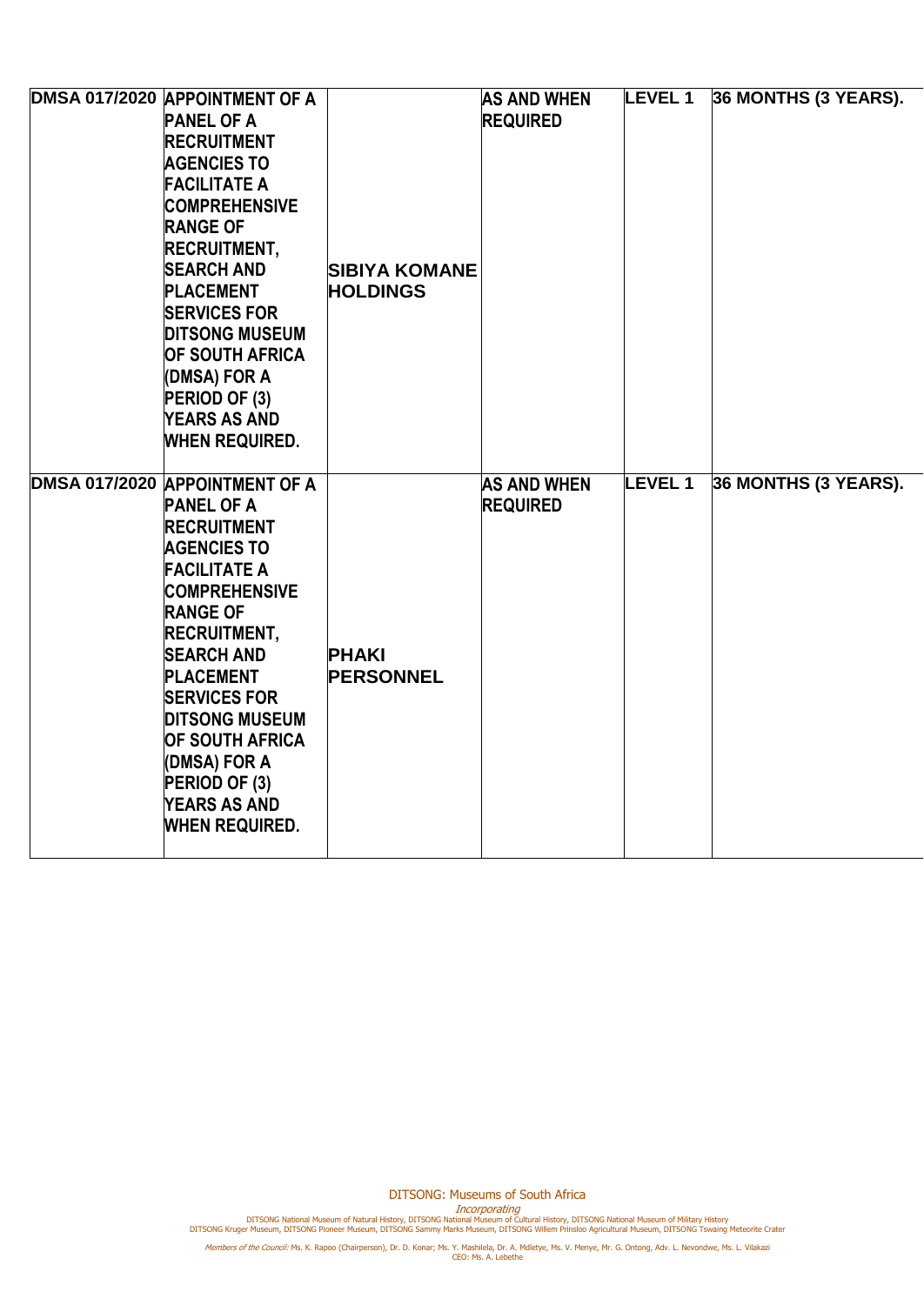| DMSA 017/2020 APPOINTMENT OF A<br><b>PANEL OF A</b><br><b>RECRUITMENT</b><br><b>AGENCIES TO</b><br><b>FACILITATE A</b><br><b>COMPREHENSIVE</b><br><b>RANGE OF</b><br><b>RECRUITMENT,</b><br><b>SEARCH AND</b><br><b>PLACEMENT</b><br><b>SERVICES FOR</b><br><b>DITSONG MUSEUM</b><br><b>OF SOUTH AFRICA</b><br>(DMSA) FOR A<br>PERIOD OF (3)<br><b>YEARS AS AND</b><br><b>WHEN REQUIRED.</b> | <b>WARRIOR</b><br><b>TALENT</b><br><b>HOLDINGS</b> | <b>AS AND WHEN</b><br><b>REQUIRED</b> | <b>LEVEL 1</b> | 36 MONTHS (3 YEARS). |
|----------------------------------------------------------------------------------------------------------------------------------------------------------------------------------------------------------------------------------------------------------------------------------------------------------------------------------------------------------------------------------------------|----------------------------------------------------|---------------------------------------|----------------|----------------------|
| DMSA 017/2020 APPOINTMENT OF A<br><b>PANEL OF A</b><br><b>RECRUITMENT</b><br><b>AGENCIES TO</b><br><b>FACILITATE A</b><br><b>COMPREHENSIVE</b><br><b>RANGE OF</b><br><b>RECRUITMENT,</b><br><b>SEARCH AND</b><br><b>PLACEMENT</b><br><b>SERVICES FOR</b><br><b>DITSONG MUSEUM</b><br><b>OF SOUTH AFRICA</b><br>(DMSA) FOR A<br>PERIOD OF (3)<br><b>YEARS AS AND</b><br><b>WHEN REQUIRED.</b> | <b>PEOPLE</b><br><b>DYNAMICS</b>                   | <b>AS AND WHEN</b><br><b>REQUIRED</b> | <b>LEVEL1</b>  | 36 MONTHS (3 YEARS). |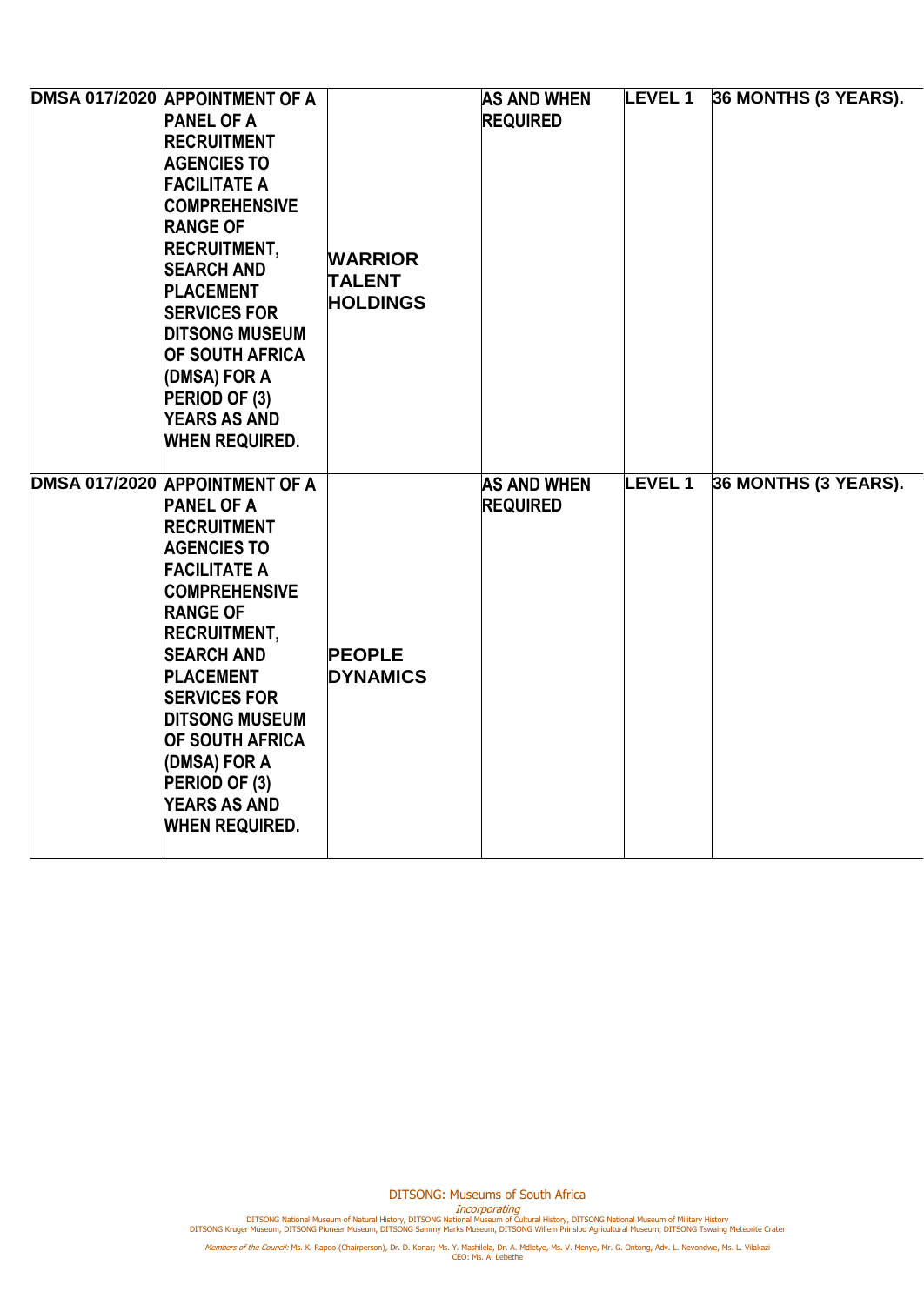| DMSA 017/2020 APPOINTMENT OF A<br><b>PANEL OF A</b><br><b>RECRUITMENT</b><br><b>AGENCIES TO</b><br><b>FACILITATE A</b><br><b>COMPREHENSIVE</b><br><b>RANGE OF</b><br><b>RECRUITMENT,</b><br><b>SEARCH AND</b><br><b>PLACEMENT</b><br><b>SERVICES FOR</b><br><b>DITSONG MUSEUM</b><br><b>OF SOUTH AFRICA</b><br>(DMSA) FOR A<br>PERIOD OF (3)<br><b>YEARS AS AND</b><br><b>WHEN REQUIRED.</b> | <b>FACHS</b><br><b>CONSULTING</b><br><b>AND ADVISORY</b> | <b>AS AND WHEN</b><br><b>REQUIRED</b> | <b>LEVEL 1</b> | 36 MONTHS (3 YEARS). |
|----------------------------------------------------------------------------------------------------------------------------------------------------------------------------------------------------------------------------------------------------------------------------------------------------------------------------------------------------------------------------------------------|----------------------------------------------------------|---------------------------------------|----------------|----------------------|
| DMSA 017/2020 APPOINTMENT OF A<br><b>PANEL OF A</b><br><b>RECRUITMENT</b><br><b>AGENCIES TO</b><br><b>FACILITATE A</b><br><b>COMPREHENSIVE</b><br><b>RANGE OF</b><br><b>RECRUITMENT,</b><br><b>SEARCH AND</b><br><b>PLACEMENT</b><br><b>SERVICES FOR</b><br><b>DITSONG MUSEUM</b><br><b>OF SOUTH AFRICA</b><br>(DMSA) FOR A<br>PERIOD OF (3)<br><b>YEARS AS AND</b><br><b>WHEN REQUIRED.</b> | <b>MULTILEAD</b><br><b>CONSULTING</b><br><b>SERVICES</b> | <b>AS AND WHEN</b><br><b>REQUIRED</b> | <b>LEVEL1</b>  | 36 MONTHS (3 YEARS). |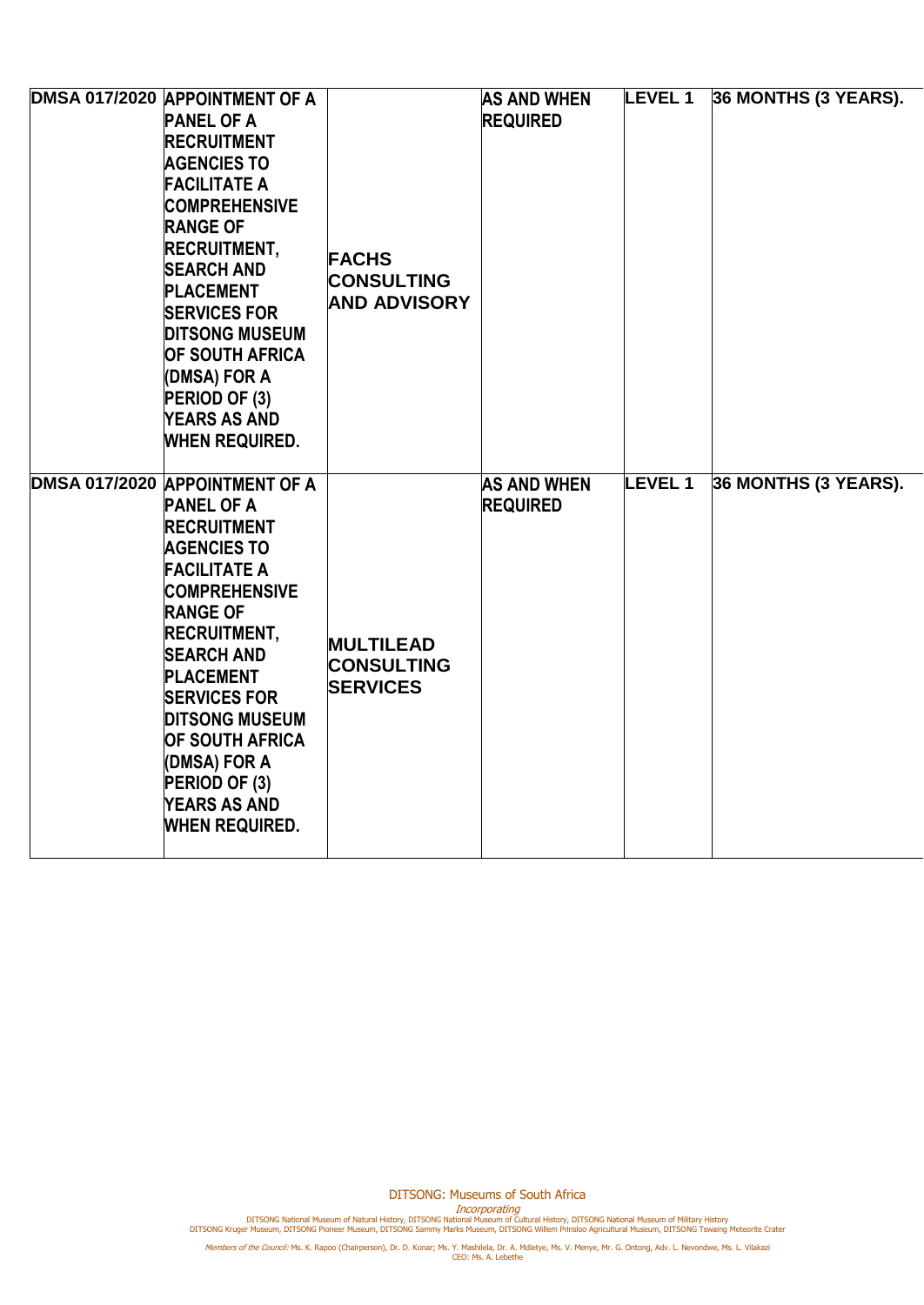| DMSA 017/2020 APPOINTMENT OF A<br><b>PANEL OF A</b><br><b>RECRUITMENT</b><br><b>AGENCIES TO</b><br><b>FACILITATE A</b><br><b>COMPREHENSIVE</b><br><b>RANGE OF</b><br><b>RECRUITMENT,</b><br><b>SEARCH AND</b><br><b>PLACEMENT</b><br><b>SERVICES FOR</b><br><b>DITSONG MUSEUM</b><br><b>OF SOUTH AFRICA</b><br>(DMSA) FOR A<br>PERIOD OF (3)<br><b>YEARS AS AND</b><br><b>WHEN REQUIRED.</b> | <b>AFFIRMATIVE</b><br><b>PORTFOLIOS</b> | <b>AS AND WHEN</b><br><b>REQUIRED</b> | <b>LEVEL 1</b> | 36 MONTHS (3 YEARS). |
|----------------------------------------------------------------------------------------------------------------------------------------------------------------------------------------------------------------------------------------------------------------------------------------------------------------------------------------------------------------------------------------------|-----------------------------------------|---------------------------------------|----------------|----------------------|
| DMSA 017/2020 APPOINTMENT OF A<br><b>PANEL OF A</b><br><b>RECRUITMENT</b><br><b>AGENCIES TO</b><br><b>FACILITATE A</b><br><b>COMPREHENSIVE</b><br><b>RANGE OF</b><br><b>RECRUITMENT,</b><br><b>SEARCH AND</b><br><b>PLACEMENT</b><br><b>SERVICES FOR</b><br><b>DITSONG MUSEUM</b><br><b>OF SOUTH AFRICA</b><br>(DMSA) FOR A<br>PERIOD OF (3)<br><b>YEARS AS AND</b><br><b>WHEN REQUIRED.</b> | <b>TIPP FOCUS</b>                       | <b>AS AND WHEN</b><br><b>REQUIRED</b> | <b>LEVEL1</b>  | 36 MONTHS (3 YEARS). |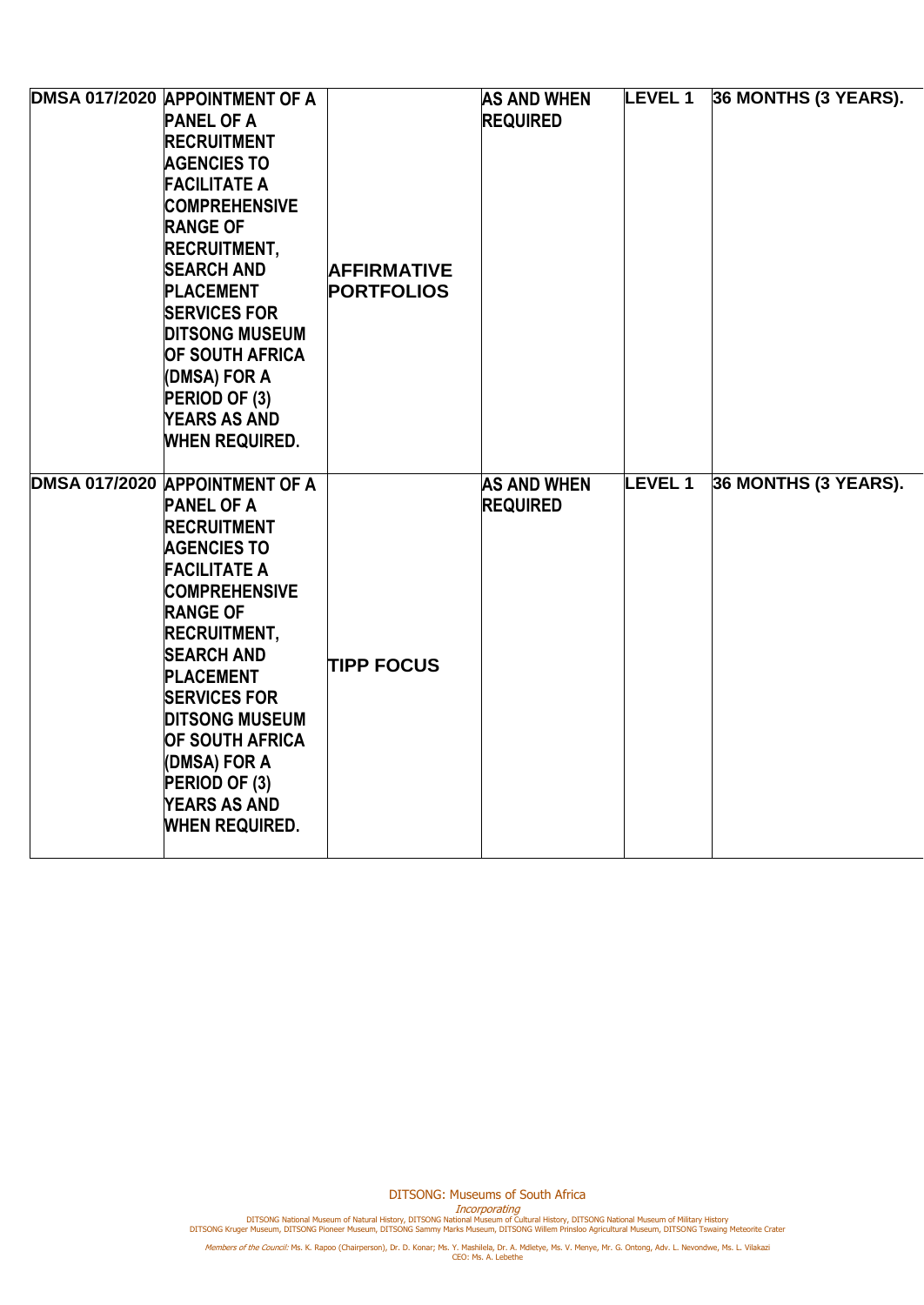| DMSA 017/2020 APPOINTMENT OF A<br><b>PANEL OF A</b><br><b>RECRUITMENT</b><br><b>AGENCIES TO</b><br><b>FACILITATE A</b><br><b>COMPREHENSIVE</b><br><b>RANGE OF</b><br><b>RECRUITMENT,</b><br><b>SEARCH AND</b><br><b>PLACEMENT</b><br><b>SERVICES FOR</b><br><b>DITSONG MUSEUM</b><br><b>OF SOUTH AFRICA</b><br>(DMSA) FOR A<br>PERIOD OF (3)<br><b>YEARS AS AND</b><br><b>WHEN REQUIRED.</b> | <b>CONSTRUCT</b><br><b>EXECUTIVE</b><br><b>SEARCH</b> | <b>AS AND WHEN</b><br><b>REQUIRED</b> | <b>LEVEL 4</b> | 36 MONTHS (3 YEARS). |
|----------------------------------------------------------------------------------------------------------------------------------------------------------------------------------------------------------------------------------------------------------------------------------------------------------------------------------------------------------------------------------------------|-------------------------------------------------------|---------------------------------------|----------------|----------------------|
| DMSA 017/2020 APPOINTMENT OF A<br><b>PANEL OF A</b><br><b>RECRUITMENT</b><br><b>AGENCIES TO</b><br><b>FACILITATE A</b><br><b>COMPREHENSIVE</b><br><b>RANGE OF</b><br><b>RECRUITMENT,</b><br><b>SEARCH AND</b><br><b>PLACEMENT</b><br><b>SERVICES FOR</b><br><b>DITSONG MUSEUM</b><br><b>OF SOUTH AFRICA</b><br>(DMSA) FOR A<br>PERIOD OF (3)<br><b>YEARS AS AND</b><br><b>WHEN REQUIRED.</b> | <b>TINCOL GROUP</b>                                   | <b>AS AND WHEN</b><br><b>REQUIRED</b> | <b>LEVEL1</b>  | 36 MONTHS (3 YEARS). |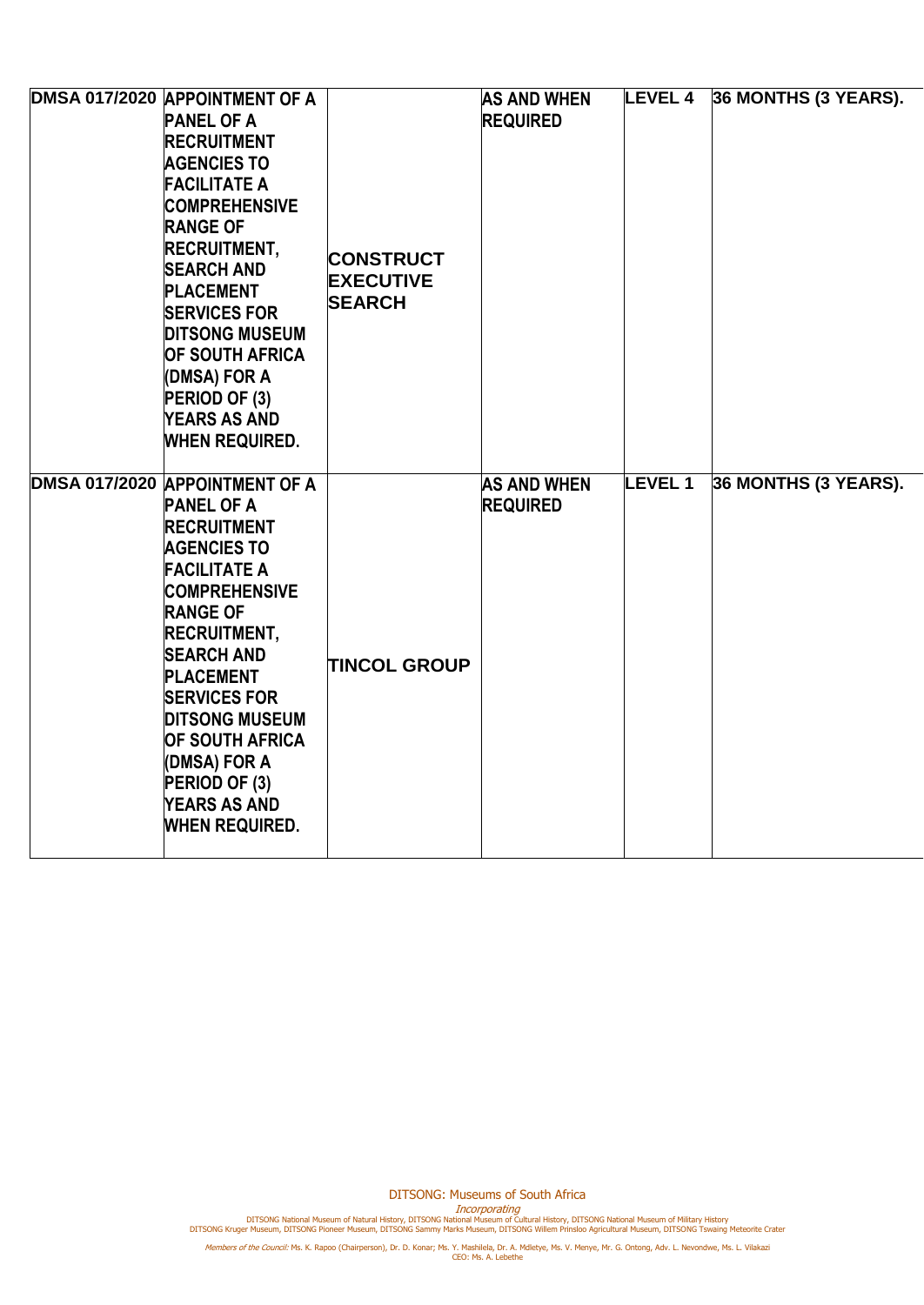| DMSA 017/2020 APPOINTMENT OF A<br><b>PANEL OF A</b><br><b>RECRUITMENT</b><br><b>AGENCIES TO</b><br><b>FACILITATE A</b><br><b>COMPREHENSIVE</b><br><b>RANGE OF</b><br><b>RECRUITMENT,</b><br><b>SEARCH AND</b><br><b>PLACEMENT</b><br><b>SERVICES FOR</b><br><b>DITSONG MUSEUM</b><br><b>OF SOUTH AFRICA</b><br>(DMSA) FOR A<br>PERIOD OF (3)<br><b>YEARS AS AND</b><br><b>WHEN REQUIRED.</b> | <b>LEARDERSHIP</b><br><b>TALENT</b>                                    | <b>AS AND WHEN</b><br><b>REQUIRED</b> | <b>LEVEL1</b> | 36 MONTHS (3 YEARS). |
|----------------------------------------------------------------------------------------------------------------------------------------------------------------------------------------------------------------------------------------------------------------------------------------------------------------------------------------------------------------------------------------------|------------------------------------------------------------------------|---------------------------------------|---------------|----------------------|
| DMSA 017/2020 APPOINTMENT OF A<br><b>PANEL OF A</b><br><b>RECRUITMENT</b><br><b>AGENCIES TO</b><br><b>FACILITATE A</b><br><b>COMPREHENSIVE</b><br><b>RANGE OF</b><br><b>RECRUITMENT,</b><br><b>SEARCH AND</b><br><b>PLACEMENT</b><br><b>SERVICES FOR</b><br><b>DITSONG MUSEUM</b><br><b>OF SOUTH AFRICA</b><br>(DMSA) FOR A<br>PERIOD OF (3)<br><b>YEARS AS AND</b><br><b>WHEN REQUIRED.</b> | <b>PEOPLE</b><br><b>PERFECT T/A</b><br><b>SIGNIUM</b><br><b>AFRICA</b> | <b>AS AND WHEN</b><br><b>REQUIRED</b> | <b>LEVEL1</b> | 36 MONTHS (3 YEARS). |